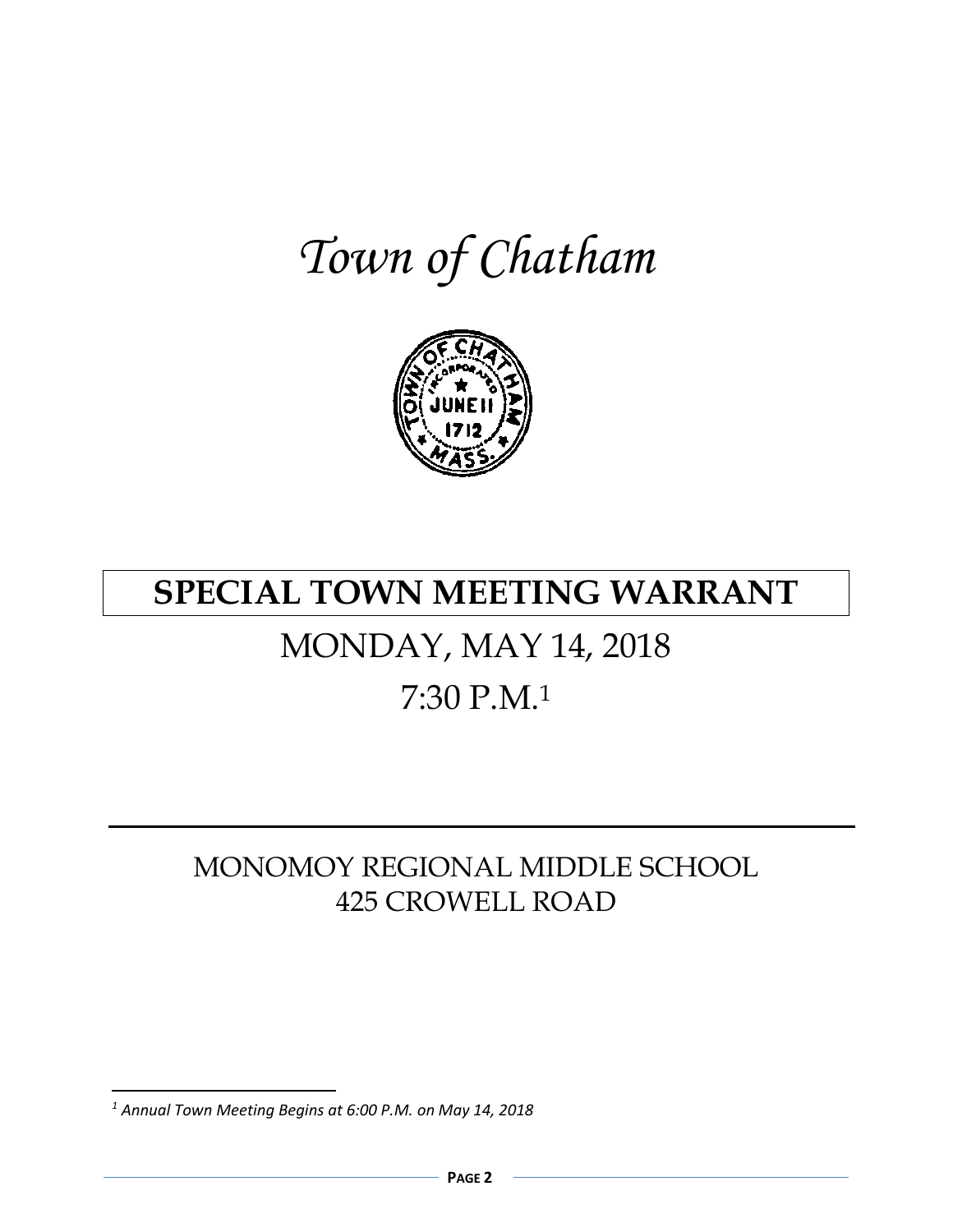**Resolution:** Resolved that the Town vote to adopt the following rules of procedure for the Special Town Meeting of May 14, 2018.

- A) The Moderator shall have the option of reading each Article in the Warrant verbatim or summarizing the subject matter therein in general terms, at his discretion.
- B) Upon an Article having been disposed of by vote, the Moderator shall entertain a motion to reconsider said Article or to accept a Resolution pertaining to said Article only during the same session during which said vote was acted upon.
- C) A motion to move the previous question shall require a two-thirds vote and may not be debated.
- D) The Moderator shall not accept a motion to move the previous question by any person discussing the Article until after an intervening speaker has discussed the Article.
- E) A non-voter may request the privilege of addressing the meeting on a motion made under any Article or Resolution offered the request to be granted by the Moderator unless there is an objection by a voter. Upon objection, the Moderator shall poll the meeting by voice or count, at his discretion, and a majority vote in favor shall entitle said non-voter to address the meeting. However, the Moderator may grant the privilege of the floor to any non-resident Town Department Head without necessity of a vote.
- F) The Moderator shall not entertain the question of the presence of a quorum at any point at which a motion to move the previous question has already been voted.
- G) Speakers addressing the meeting shall be limited to five (5) minutes within which to present their remarks. The Moderator will not recognize anyone who has previously spoken on the Article until all persons wishing to address the meeting have had an opportunity to speak. The Moderator may exercise reasonable discretion in enforcement of this rule.

The foregoing rules are not intended to alter or change the traditional conduct of the Town Meetings in Chatham except as specifically stated above.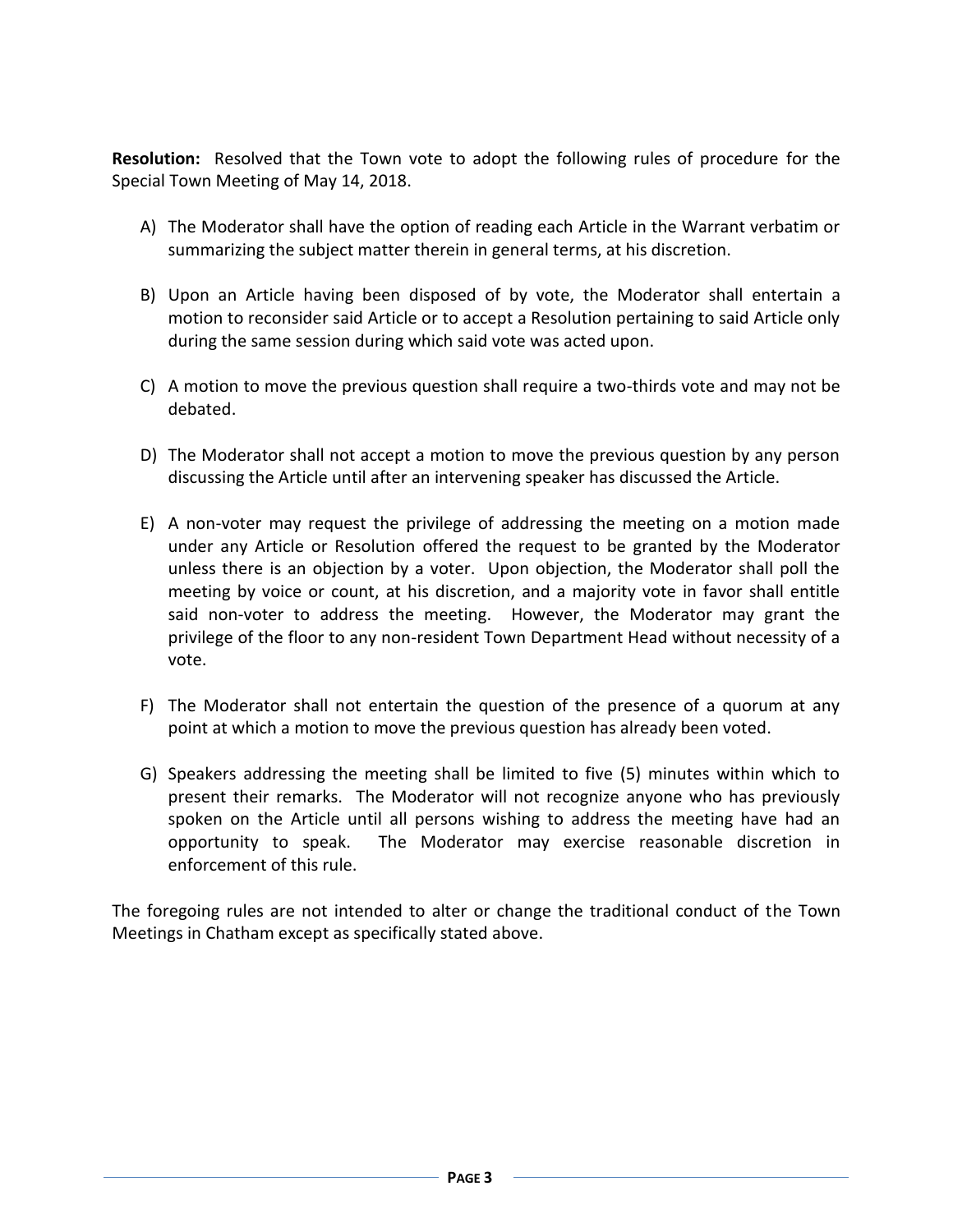#### **COMMONWEALTH OF MASSACHUSETTS**

#### **TOWN OF CHATHAM SPECIAL TOWN MEETING WARRANT MONDAY, MAY 14, 2018 7:30 P.M.**

#### **THE COMMONWEALTH OF MASSACHUSETTS**

Barnstable, ss.

GREETINGS:

To any of the Constables of the Town of Chatham in the County of Barnstable.

IN THE NAME OF THE COMMONWEALTH OF MASSACHUSETTS, you are hereby directed to NOTIFY and WARN the INHABITANTS OF THE TOWN OF CHATHAM qualified to vote in elections and Town affairs, to meet in the gymnasium of the Monomoy Regional Middle School on Crowell Road in said Chatham on the 14<sup>th</sup> day of May at 7:30 o'clock in the evening, then and there to act on any business that may legally come before said meeting.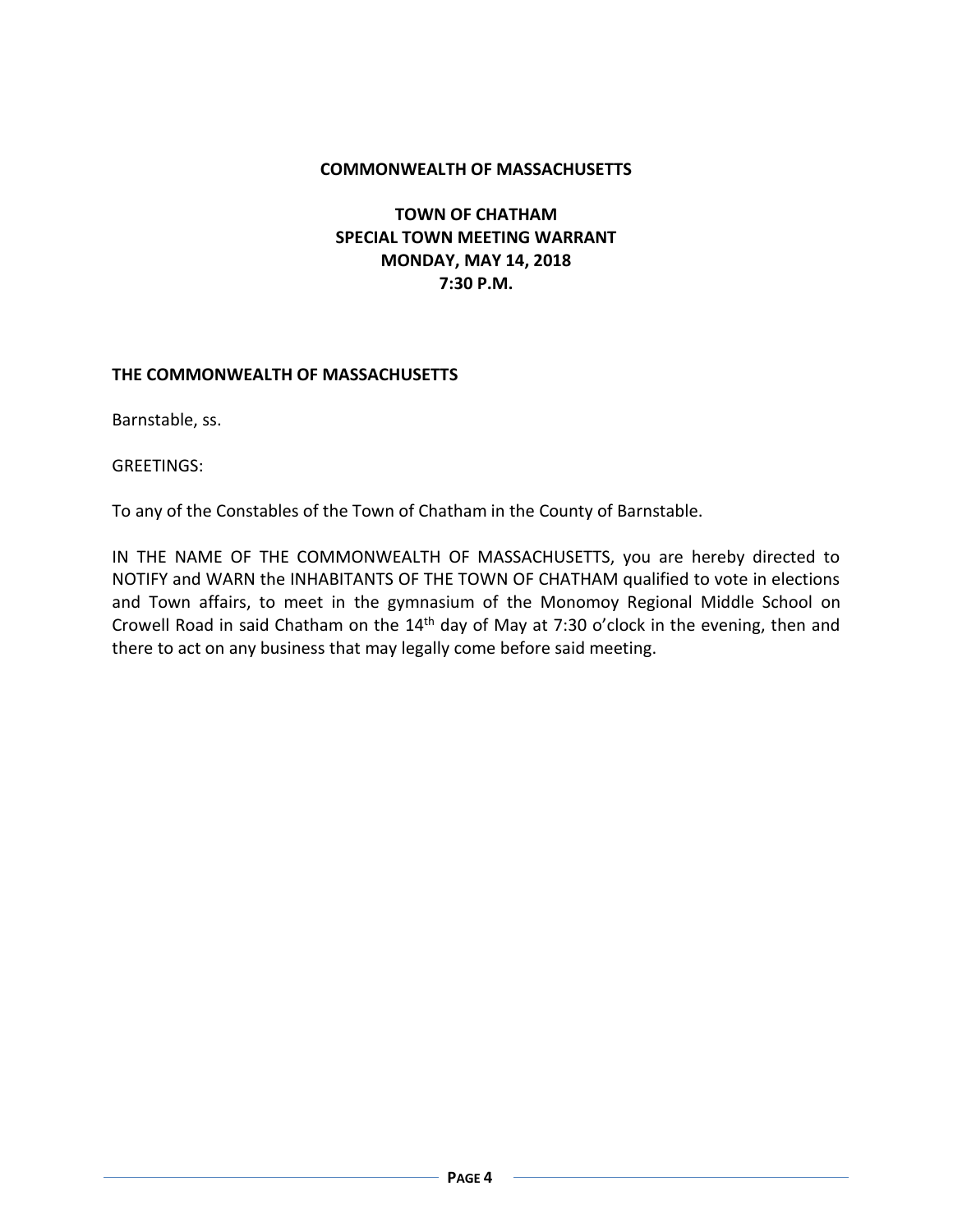#### **ARTICLE 1. RESOLUTION ON MONOMOY NATIONAL WILDLIFE REFUGE DRAFT COMPREHENSIVE CONSERVATION PLAN/ENVIRONMENTAL IMPACT STATEMENT**

To see if the Town will vote to adopt the following Resolution:

WHEREAS, Native Americans, Residents and Visitors of Chatham have a multigenerational history of shellfishing, fin fishing, and recreation on the upland, intertidal, submerged lands, and open water areas on and around South Beach and Monomoy; and

WHEREAS, Residents and Visitors of Chatham have been using South Beach and the submerged lands and open water areas within the Monomoy Refuge boundary for decades since its designation as a Refuge for shellfishing, fin fishing, and recreation; and

WHEREAS, the Town of Chatham has actively managed South Beach and the submerged lands and open water areas within the Refuge boundary for all users;

NOW THEREFORE,

BE IT RESOLVED, that the Residents of Chatham, in an effort to preserve the historic and traditional activities of shellfishing, fin fishing, and recreation on South Beach and on or in the submerged lands and open water areas of the Monomoy Refuge, OPPOSE the Federal annexation of 717± acres of South Beach and expansion of U.S. Fish and Wildlife Service management oversight to submerged lands and open water areas, and activities taking place in those areas, within the Refuge boundary.

Or take any other action in relation thereto.

(Board of Selectmen)

*Speaker:* David C. Likos, Chairman, Shellfish Advisory Committee

**Board of Selectmen Recommendation: Approve Finance Committee Recommendation: From Town Meeting Floor**